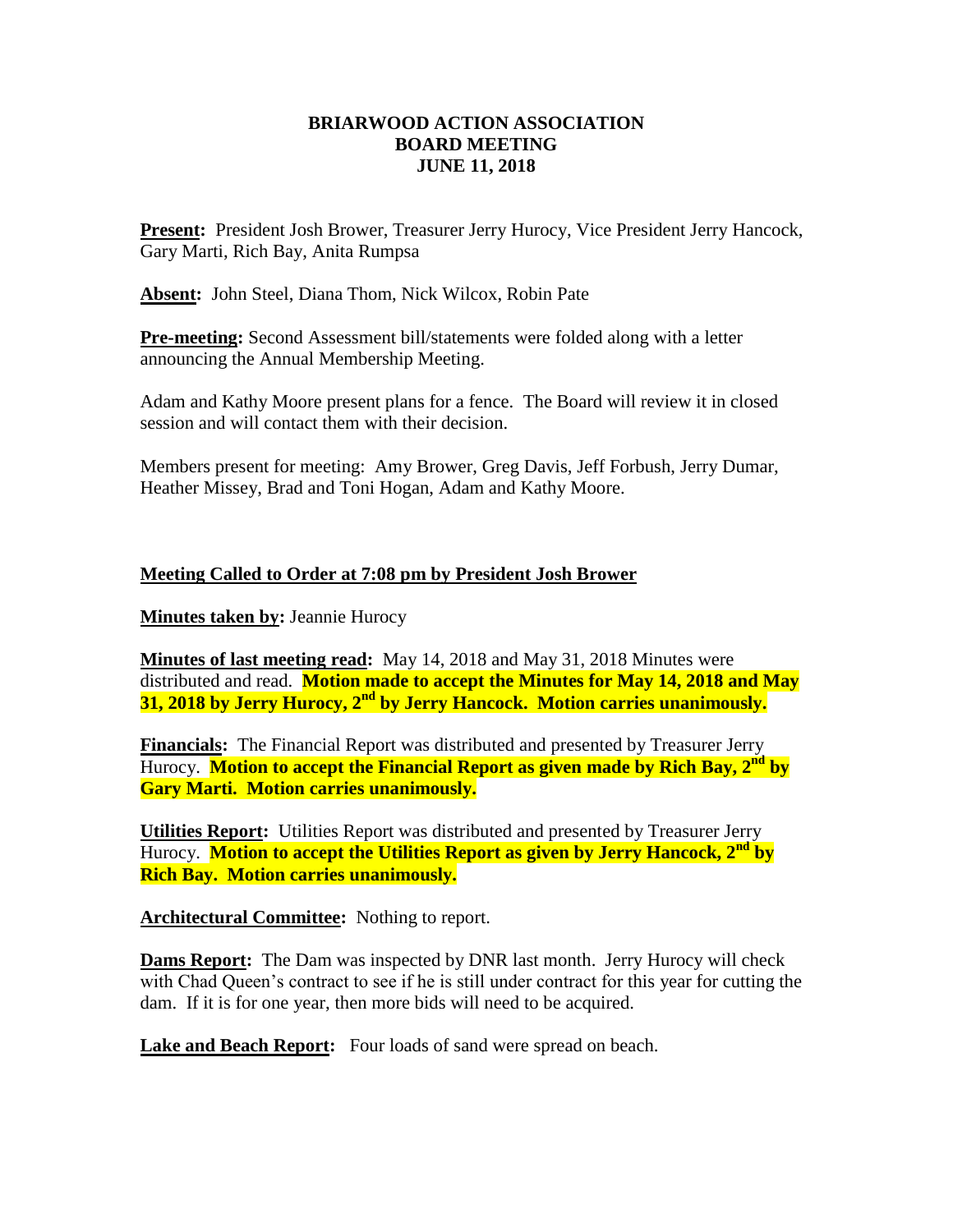**Security Report:** Current Security Guard is resigning. Global Security will be sending a new guard.

**Rules and Regulations:** Discussed the enforcement of the Rules and Regulations. Discussed changing the Covenants to include a "censureship" program to enforce the Rules and Regulations and Covenants. The Board will discuss this further with our attorney.

Rules and Regulations changes will be updated.

**Website:** Nothing to report.

**Roads:** President Josh Brower has applied for some funding that is being offered by Jefferson County for roads.

**Park and Entrance:** Nothing to report**.**

## **The Board went into Closed Session to discuss Legal, Lots and Back Dues.**

#### **The Board returned to Open Session:**

Discussed adding "UTVs" to the current Rule regarding ATVs:

**Rich Bay motions for the Rules and Regulations change, "No ATVs, UTVs, Utility Vehicles, Recreational Off Road Vehicles as defined by the State of Missouri with the exception of golf carts are allowed on roads, easements or property owned by Briarwood Estates. Licensed motorcycles are recognized as a proper means of transportation. However, practice riding on roadways, beaches, common ground or Briarwood Action Association Easements or Property is prohibited. No trails are provided. Mini bikes are not permitted. Proper muffler systems shall be required for automobiles and motorcycles." 2nd by Gary Marti. Gary Marti, Jerry Hurocy, Rich Bay, and Jerry Hancock vote for the rule change, Anita Rumpsa abstains from voting.** Motion passes.

#### **The Board returned to Closed Session**

**The Board returned to Open Session.**

**Old Business:** Nothing to report.